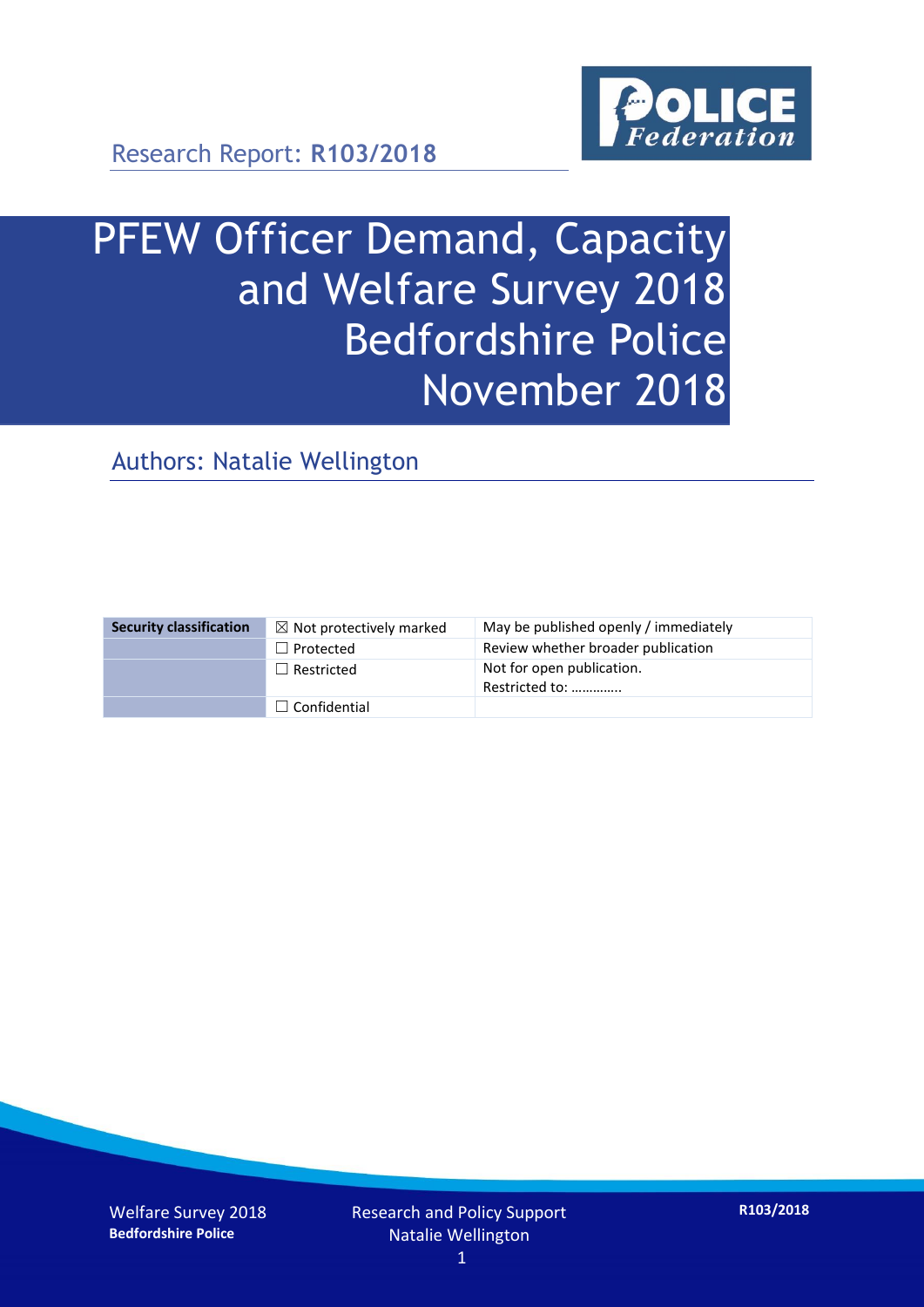### **FOREWORD**

#### **INTRODUCTION**

Over the last decade, the impact of reducing policing budgets on officer numbers has been considerable, with a 15% fall in officer numbers over a seven year period from a high of 142,056 in 2009 to 121,010 in March 2018. $^{\mathrm{i}}$  Evidence from a focus group study conducted by the PFEW<sup>ii</sup> highlighted that these reductions may be having a negative effect on officers individual wellbeing. It was within this context that the Police Federation of England and Wales (PFEW) began a biennial Demand, Capacity and Welfare Survey. The 2018 PFEW Officer Demand, Capacity and Welfare Survey is the second iteration of the survey.

This report provides a summary of responses to key questions from the 2018 PFEW Officer Demand, Capacity and Welfare Survey from respondents in Bedfordshire Police.

Where appropriate, details of average responses from last year, or the police service as a whole, are also presented. However, differences across these figures have not been tested to assess whether they are statistically significant<sup>1</sup>; therefore any and all differences reported are for guidance only and must be treated with caution.

Force rankings have not been included, because not all differences are statistically significant. In addition, forces with fewer than 100 respondents were not provided with a force level report as their sample size was too small to be representative of the force as a whole and may have enabled identification of individuals based on their demographics.

Please be aware that the total number of responses for each item may vary slightly as not all items were answered by all respondents, and all percentages are rounded to the nearest whole number. In addition, the actual differences between any and all groups may be quite small and these details should be considered when interpreting the data.

Welfare Survey 2018 **Bedfordshire Police**

-

 $<sup>1</sup>$  As all the data are derived from samples of the population, rather than the whole population, percentage figures calculated are strictly</sup> speaking estimates, rather than exact measures. This means that every figure has a margin of error associated with it. Hence a very small percentage difference year on year may be due to sampling, rather than to actual changes.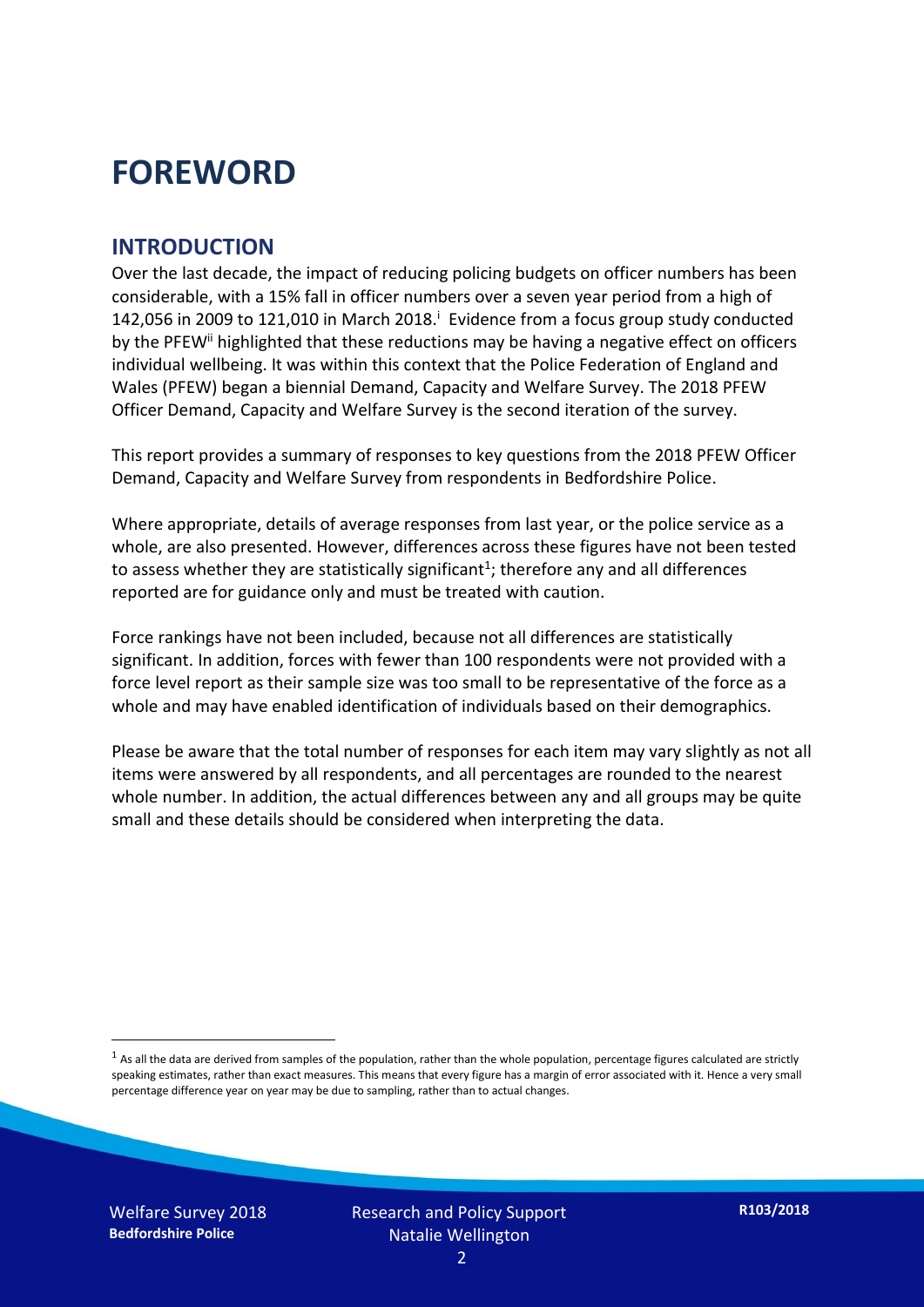#### **RESPONSE RATES AND DEMOGRAPHICS**

Survey responses were gathered over a six-week period between August and September 2018. All officers of the federated ranks in England and Wales were eligible to participate.

Analyses were conducted on a sample of 18,100 responses drawn from all 43 forces across England and Wales.<sup>2</sup> The national response rate for the 2018 survey was 15%.

Overall 4% of respondents (n=788) to the survey declined to state which force they belonged to. These responses have been included within the national data but are excluded from force-level analyses.

135 responses were received from Bedfordshire Police, representing a response rate of around 12%.<sup>3</sup> The margin of error for this report has been calculated using the size of the sample and the population. At a 95% confidence level, this force report has a 8% margin of error. If the margin of error is less than 5%, it can be considered to be within the normal bounds of academic rigor.<sup>4</sup> If this threshold has not been met, the results from this report must be interpreted with caution.

69% of responses from Bedfordshire Police were received from male officers and 31% of responses were from female officers. In regards to rank, 70% of respondents from Bedfordshire Police were Constables, 21% were Sergeants, 5% were Inspectors, and 4% were Chief Inspectors. 5% of responses from Bedfordshire Police were received from Black and Minority Ethnic (BME) officers.

-

 $2$  Data were removed where the respondent indicated they were not currently a police officer or they gave implausible answers – for full exclusion criteria, please see the full report.

<sup>3</sup> Based on March 2018 Home Office figures of officer headcount, for full details please see item ii in the reference section.

<sup>4</sup> The generally accepted academic standards is a 95% confidence level with a 5% (or less) margin of error.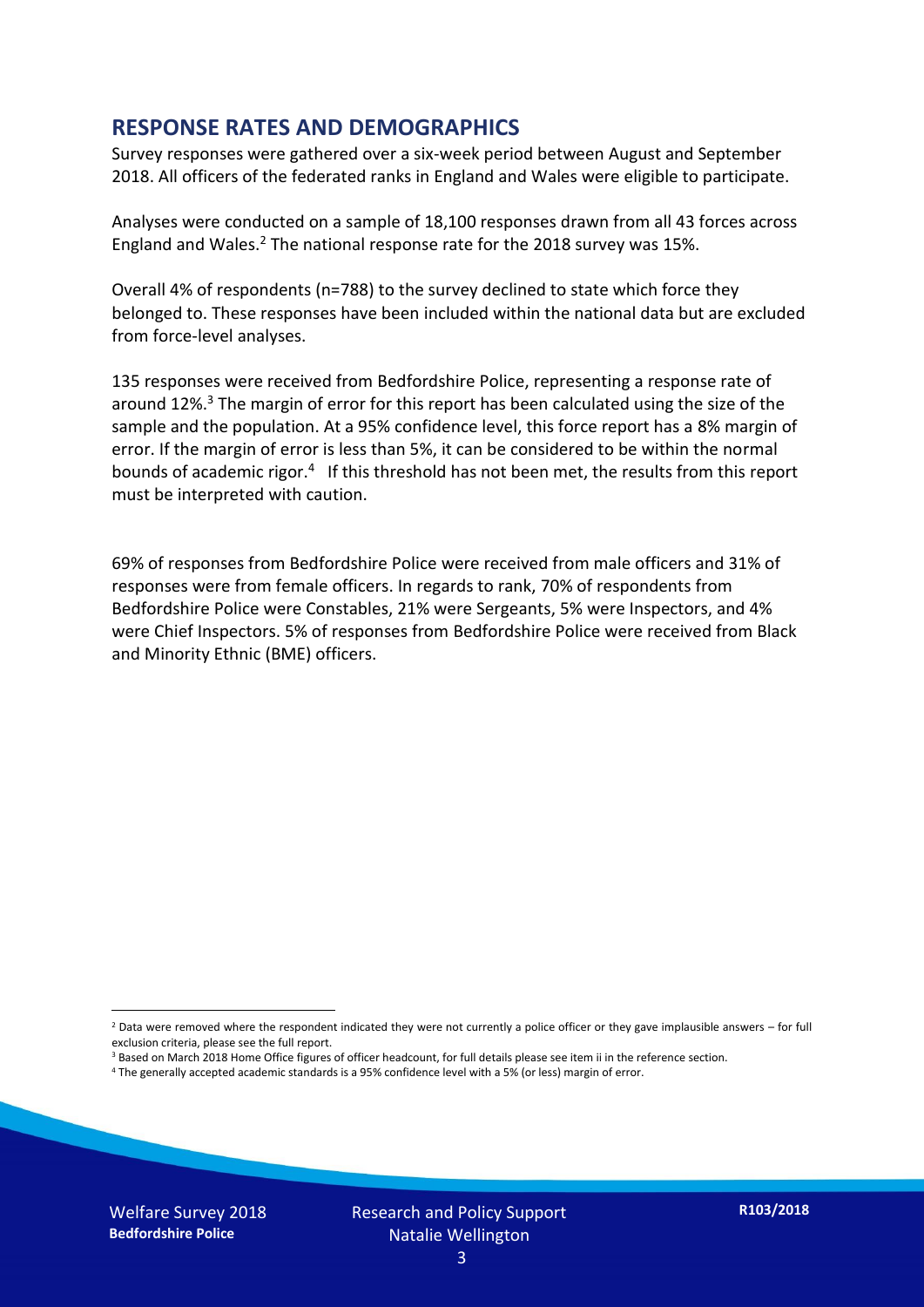### **INFOGRAPHIC**



#### **Who responded?**

**135** responses were received from Bedfordshire Police, representing a **12%** response rate



Welfare Survey 2018 **Bedfordshire Police**

Research and Policy Support Natalie Wellington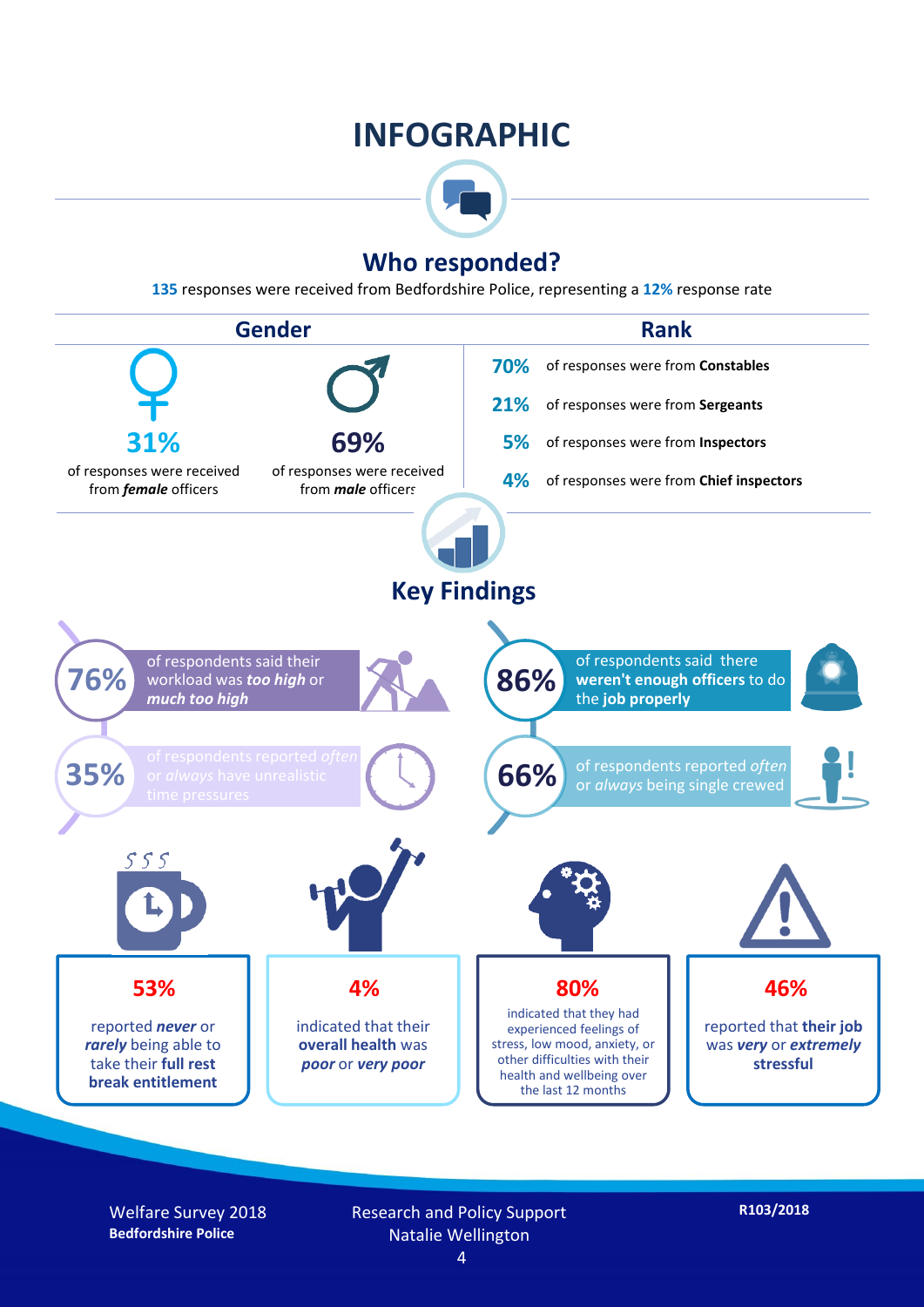### **Executive Summary**

- **135** responses were received from Bedfordshire Police, representing a response rate of around **12%**.
- The average (mean) rating for overall Job satisfaction for respondents from Bedfordshire Police was **4/10.**
- Frequent single crewing (often or always) was reported by **66%** of respondents from Bedfordshire Police.
- **53%** of respondents from Bedfordshire Police reported *never* or *rarely* being able to take their **full rest break entitlement***; lower than* the proportion in 2016.
- **76%** of respondents from Bedfordshire Police said their **workload** was *too high* or *much too high; higher than* the proportion in 2016.
- **35%** of respondents from Bedfordshire Police reported *often* or *always* **having unrealistic time pressures***; higher than* the proportion in 2016.
- **86%** of respondents from Bedfordshire Police said there **weren't enough officers to do the job properly***; higher than* the proportion in 2016.
- **9%** said that they had **enough time engage in proactive policing** in their team/unit*; the same as* the proportion in 2016.
- **4%** of respondents from Bedfordshire Police indicated that their **overall health** was *poor* or *very poor.*
- **80%** of respondents from Bedfordshire Police indicated that they had **experienced feelings of stress, low mood, anxiety, or other difficulties with their health and wellbeing** over the last 12 months.
- **46%** of respondents from Bedfordshire Police reported that their job was *very* or *extremely* **stressful***; higher than* the proportion in 2016.
- **25%** of Bedfordshire Police respondents reported that they had suffered **one or more injuries** that required medical attention as a result of **work-related violence** in the last year.
- **16%** of Bedfordshire Police respondents reported that they had suffered **one or more injuries** that required medical attention as a result of **work-related accidents**  in the last year.
- **38%** of respondents from Bedfordshire Police felt that someone would be **treated differently (in a negative way)** if they disclosed difficulties with their mental health and wellbeing; *lower than* the proportion in 2016.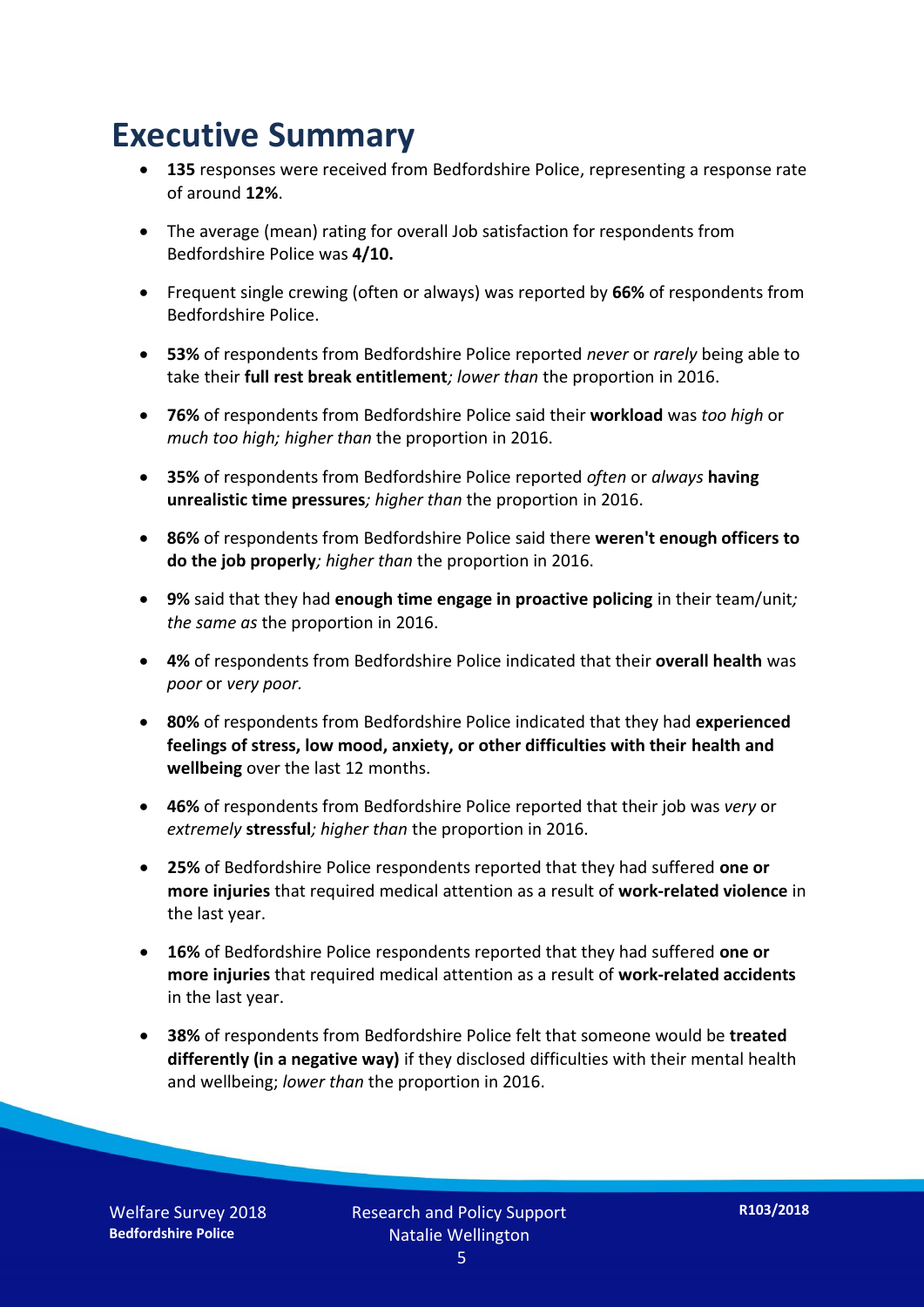### **1. WORKING ARRANGEMENTS**

#### **1.1. OVERALL JOB SATISFACTION**

Respondents were asked to rate their overall job satisfaction between 0 and 10, where 0 was 'not at all satisfied' and 10 was 'completely satisfied.'

The average (mean) rating for overall job satisfaction for respondents from Bedfordshire Police was 4/10 (range 0-10), with 29% of respondents reporting an overall job satisfaction rating of 2 or less.

This can be compared to the National average of 4/10, and 32% of respondents reported an overall job satisfaction rating of 2 or less.

#### **1.2. SHIFTS**

31% of respondents from Bedfordshire Police reported that their formal shift duration was more than the 8-10 hours advised by the Health and Safety Executive<sup>iii</sup> and the Police Negotiating Board,iv and 29% of respondents indicated a shift length of 12 hours or more.

7% of the national sample indicated that their formal shift duration was more than 8-10 hours, and 5% indicated a shift length of 12 hours or more.

#### **1.3. SINGLE CREWING**

Among respondents from Bedfordshire Police, for whom this item was applicable, 66% reported being single crewed either *often* or *always* over the previous 12 month period. This can be compared with 75% of respondents from the national sample.

#### **1.4. BREAKS, REST DAYS AND ANNUAL LEAVE**

53% of respondents from Bedfordshire Police reported *never* or *rarely being* able to take their full rest break entitlement, and 80% reported having had two or more rest days cancelled in the previous 12 month period. In addition, 47% of respondents from Bedfordshire Police told us that they have not been able to take their full annual leave entitlement in the previous 12 month period.

Historical comparison for items relating to breaks, rest days and annual leave for **Bedfordshire Police**, are provided in Table 1.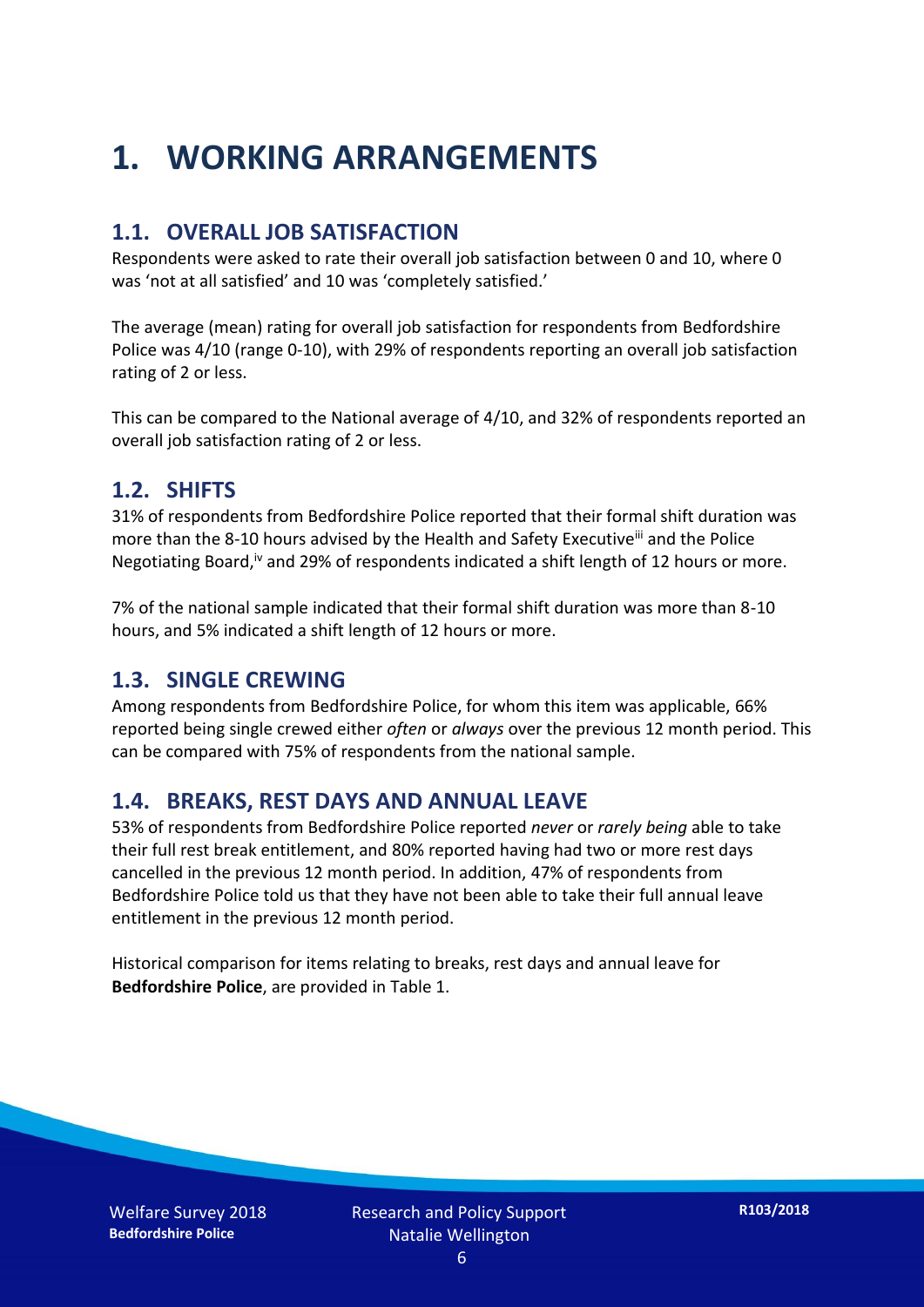| Table 1: Force level figures for breaks, rest days and<br>annual leave     | 2016 | 2018 |
|----------------------------------------------------------------------------|------|------|
| Reported being never or rarely able to take full rest<br>break entitlement | 61%  | 53%  |
| Reported having 2 or more rest days cancelled in the<br>previous 12 months | 79%  | 80%  |
| Reported being unable to take their full annual leave<br>entitlement       | 44%  | 47%  |

Historical comparisons for items relating to breaks, rest days and annual leave for the **police service as a whole**, are provided in the table below.

| Table 2: National figures for breaks, rest days and<br>annual leave        | 2016 | 2018 |
|----------------------------------------------------------------------------|------|------|
| Reported being never or rarely able to take full rest<br>break entitlement | 53%  | 52%  |
| Reported having 2 or more rest days cancelled in the<br>previous 12 months | 76%  | 67%  |
| Reported being unable to take their full annual leave<br>entitlement       | 33%  | 31%  |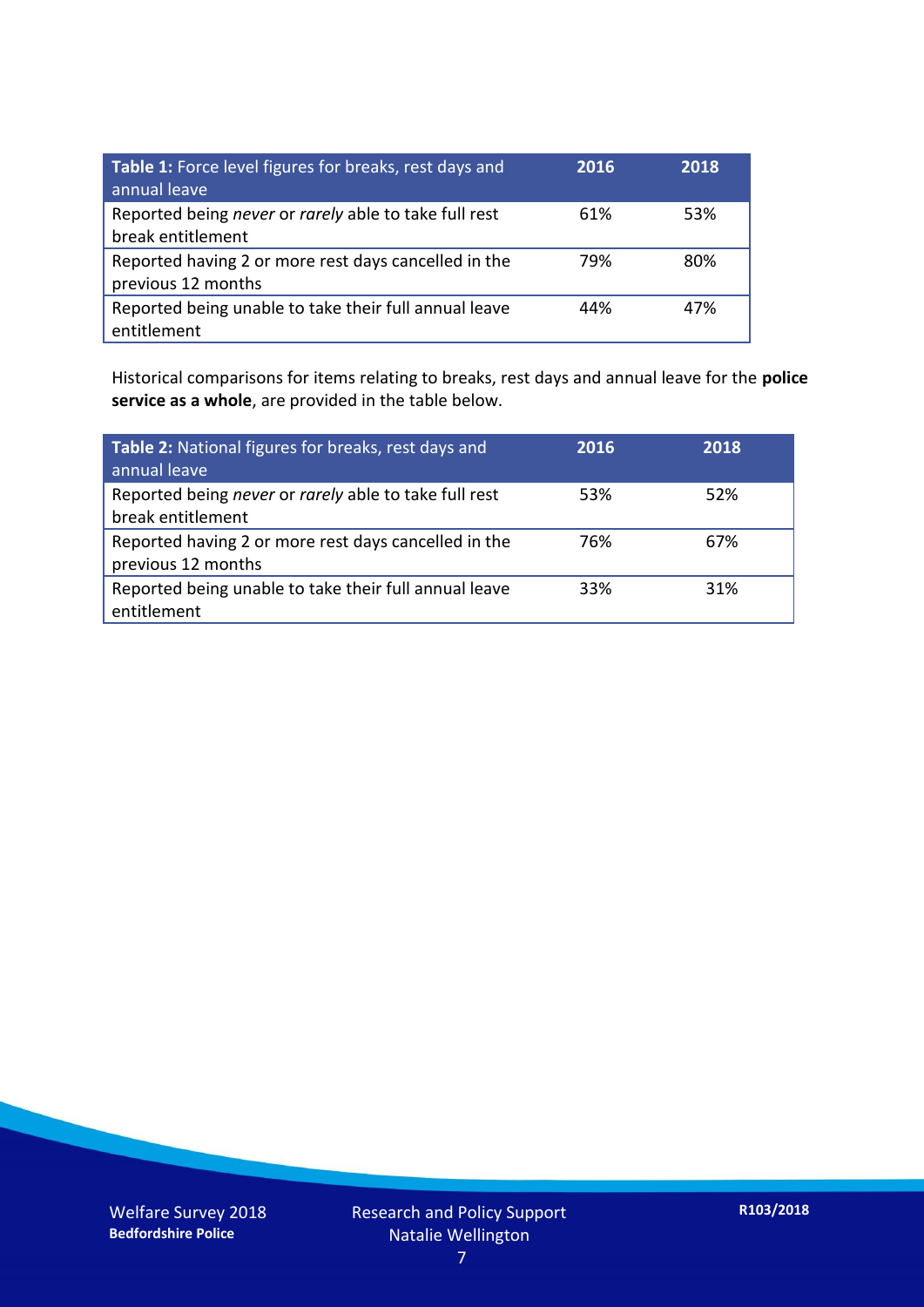### **2. DEMAND**

#### **2.1. WORKLOAD**

76% of respondents from Bedfordshire Police told us that their workload is currently *too high*, or *much too high* – *higher than* the proportion from the national sample (72%) and *higher than* the proportion reported by Bedfordshire Police in the 2016 Demand, Capacity and Welfare Survey.

#### **2.2. HSE MANAGEMENT STANDARDS**

The UK Health and Safety Executive published the Management Standards Indicator Tool (MSIT) to assist organisations in the assessment of workers exposure to dimensions of the psychosocial work environment that, if not properly managed, can lead to harm to health.<sup>v</sup> The 25-item version of the MSIT<sup>vi</sup> contains four items that measure job demands, which were included as part of the Demand, Capacity and Welfare Survey.

36% of respondents from Bedfordshire Police told us that they *often* or *always* have unachievable deadlines, and 50% that they *often* or *always* have to neglect some tasks because they have too much to do.

Historical comparisons for the MSIT job demand items for **Bedfordshire Police** are provided in the table below.

| Table 3: Force level figures for HSE MSIT job demands | 2016 | 2018 |
|-------------------------------------------------------|------|------|
| Often or always have unrealistic time pressures       | 33%  | 35%  |
| Often or always pressured to work long hours          | 30%  | 36%  |
| Often or always have to neglect some tasks because    | 43%  | 50%  |
| they have too much to do                              |      |      |
| Often or always have unachievable deadlines           | 27%  | 36%  |

Historical comparison for the MSIT job demand items for the **police service as a whole**, are provided in the table below.

| Table 4: National figures for HSE MSIT job demands | 2016 | 2018 |
|----------------------------------------------------|------|------|
| Often or always have unrealistic time pressures    | 35%  | 40%  |
| Often or always pressured to work long hours       | 26%  | 29%  |
| Often or always have to neglect some tasks because | 43%  | 54%  |
| they have too much to do                           |      |      |
| Often or always have unachievable deadlines        | 29%  | 38%  |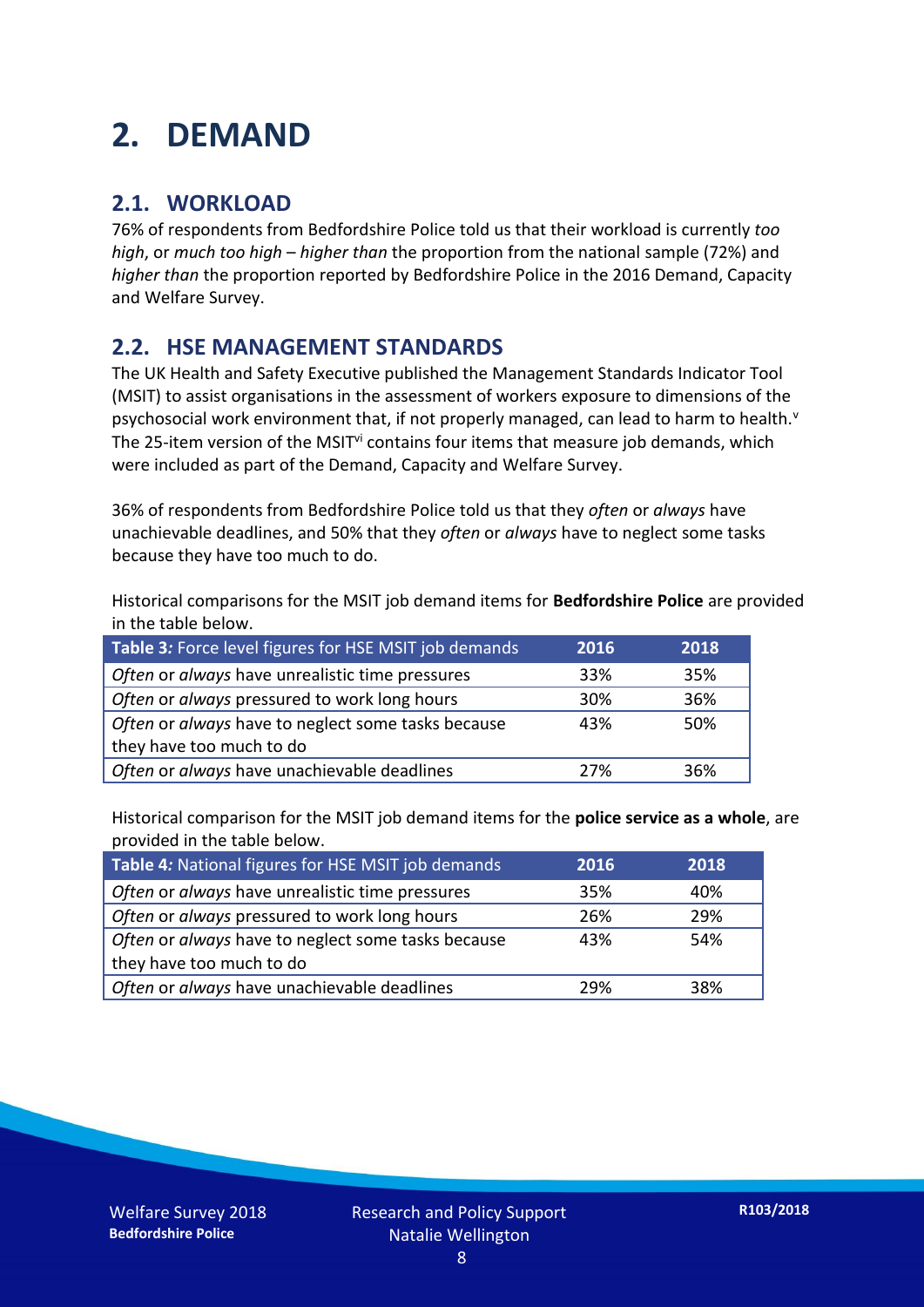#### **2.3. AMOUNT AND PACE OF WORK**

71% of respondents from Bedfordshire Police *disagreed* or *strongly disagreed* that they were able to meet all of the conflicting demands on their time, whilst 9% *agreed* or *strongly agreed* that they had enough time engage in proactive policing in their team/unit. The proportion of officers from Bedfordshire Police reporting to have enough time to engage in proactive policing is *the same as* the proportion in 2016.

Across the police service as a whole, 74% of respondents *disagreed* or *strongly disagreed* that they were able to meet all of the conflicting demands on their time and 90% *disagreed* or *strongly disagreed* that there are enough officers to manage all the demands made on their team/unit.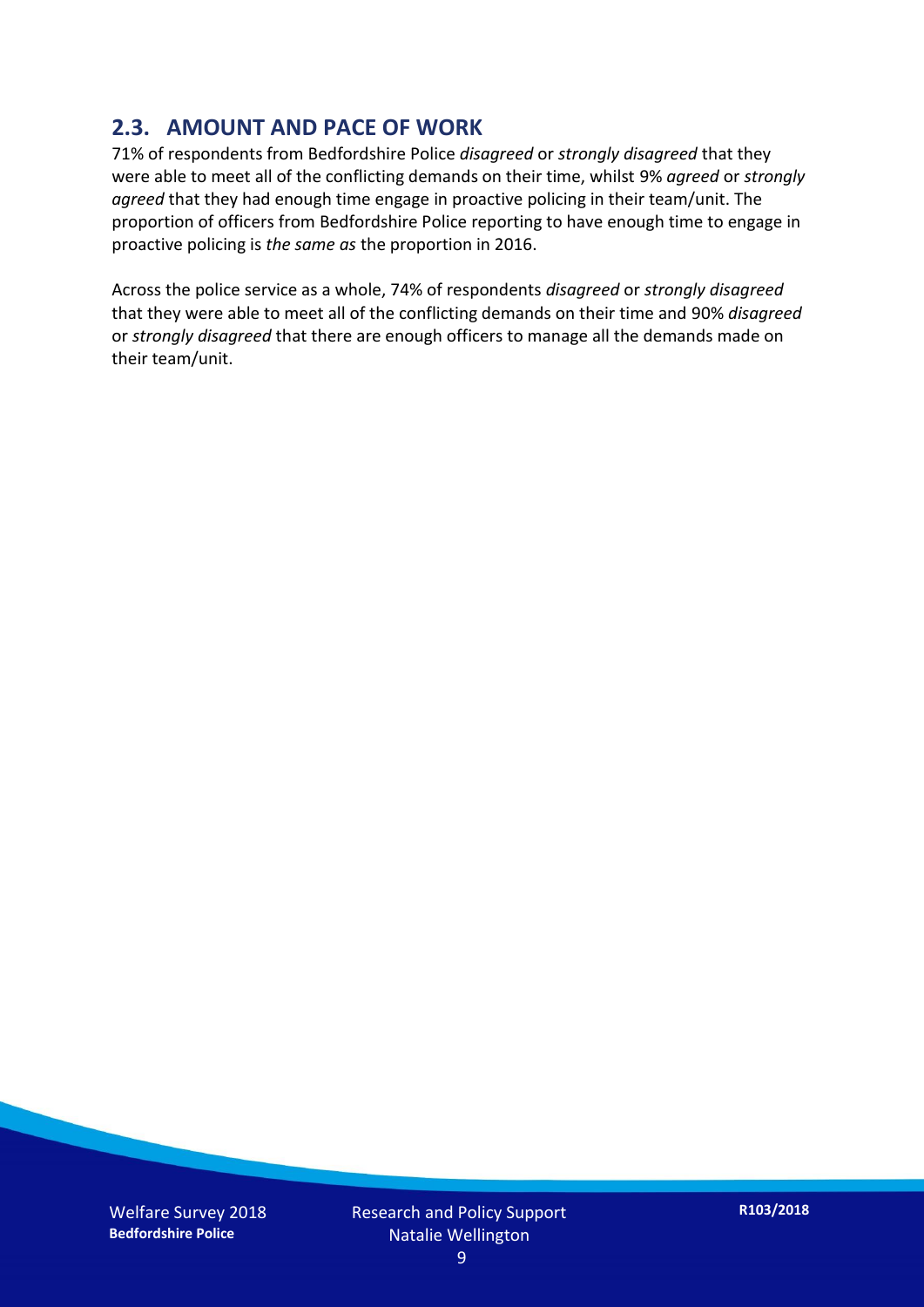## **3. CAPACITY**

#### **3.1. MINIMUM OFFICER STAFFING**

74% of respondents from Bedfordshire Police indicated that their team or unit had a minimum officer staffing level.

Among respondents whose team or unit had a minimum officer staffing level, 22% indicated that this level was *never* or *rarely* achieved. This can be compared to 2016 where 24% of respondents from Bedfordshire Police indicated that the minimum officer staffing level was *never* or *rarely* achieved.

#### **3.2. OFFICER STAFFING ARRANGEMENTS**

75% of respondents *disagreed* or *strongly disagreed* that the way officer staffing levels are determined in their team/unit seems to be effective; *higher than* the proportion reported in 2016.

Historical comparisons of two key items relating to capacity to deal with demand for **Bedfordshire Police** are provided in the table below.

| <b>Table 5:</b> Force level figures for key items relating to capacity                                              |                                                      |      |  |
|---------------------------------------------------------------------------------------------------------------------|------------------------------------------------------|------|--|
| <b>Statements</b>                                                                                                   | % of respondents who<br>disagreed with the statement |      |  |
|                                                                                                                     | 2016                                                 | 2018 |  |
| There are enough officers in my team/unit for me to do<br>my job properly                                           | 81%                                                  | 86%  |  |
| In my experience, we generally have enough officers to<br>manage all the demands being made on us as a<br>team/unit | 90%                                                  | 88%  |  |

Historical comparisons of the same items for the **police service as a whole** are provided in the table below.

| Table 6: National figures for key items relating to capacity                                                        |                                                      |      |  |  |
|---------------------------------------------------------------------------------------------------------------------|------------------------------------------------------|------|--|--|
| <b>Statements</b>                                                                                                   | % of respondents who<br>disagreed with the statement |      |  |  |
|                                                                                                                     | 2016                                                 | 2018 |  |  |
| There are enough officers in my team/unit for me to do<br>my job properly                                           | 78%                                                  | 83%  |  |  |
| In my experience, we generally have enough officers to<br>manage all the demands being made on us as a<br>team/unit | 85%                                                  | 90%  |  |  |

Welfare Survey 2018 **Bedfordshire Police**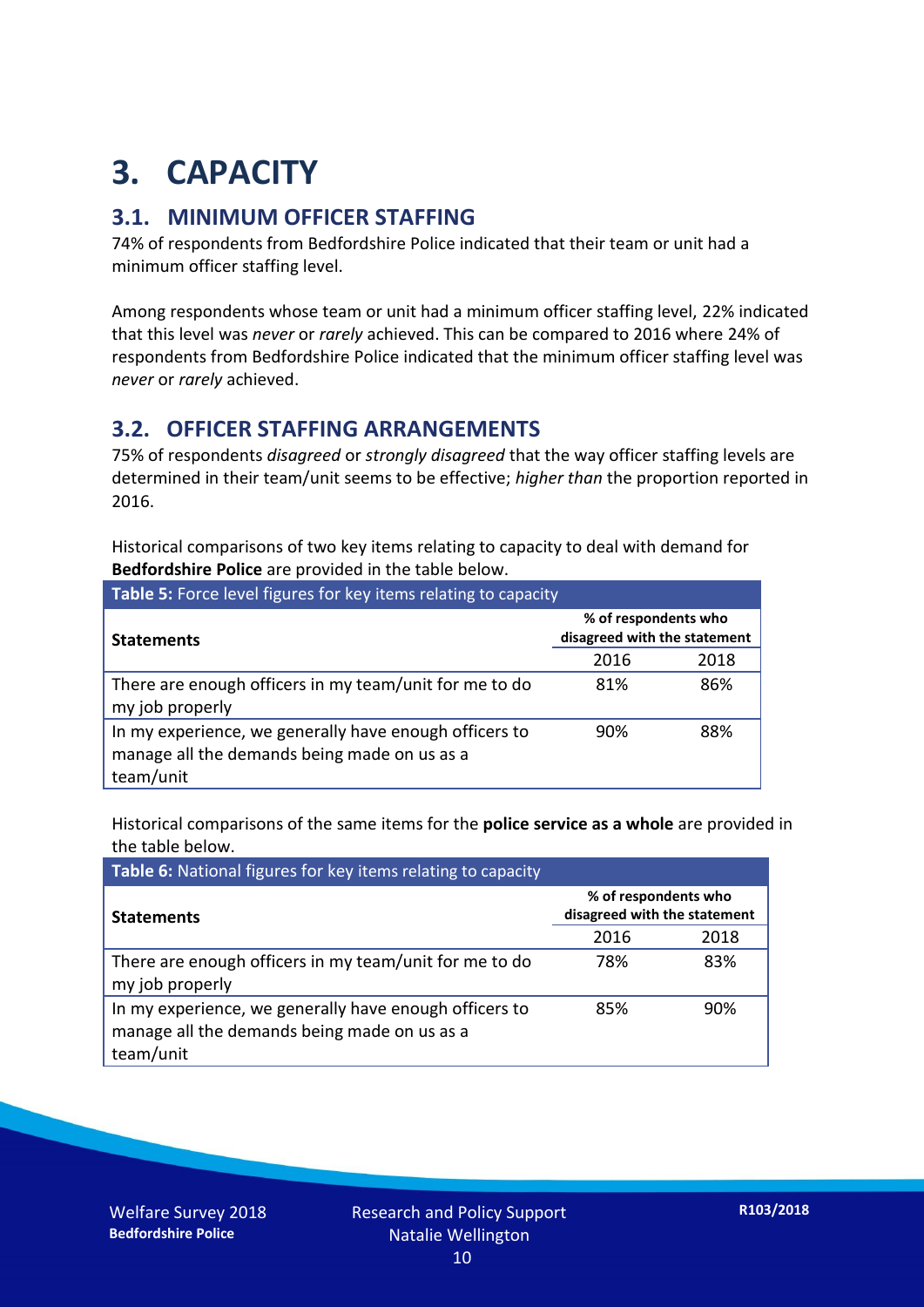### **4. HEALTH AND WELLBEING**

#### **4.1. OVERALL LIFE SATISFACTION**

Respondents were asked to rate their overall life satisfaction between 0 and 10, where 0 was 'not at all satisfied' and 10 was 'completely satisfied.'

The average (mean) rating for overall life satisfaction for respondents from Bedfordshire Police was 6/10 (range 1-10). 11% of respondents reported life satisfaction rating of 2 or less.

These results can be compared to the National average of 6/10, with 15% of respondents reporting an overall life satisfaction rating of 2 or less.

#### **4.2. OVERALL PHYSICAL HEALTH**

Participants were asked to rate their overal health on a scale from *very good* to *very poor*. An historical comparison for both national and local figures for this item are below.

| Table 7: Self-rated overall physical health |                       | 2016 | 2018 |
|---------------------------------------------|-----------------------|------|------|
| <b>Force level figures</b>                  | Very poor             | 4%   | 0%   |
|                                             | Poor                  | 13%  | 4%   |
|                                             | Neither good nor poor | 23%  | 28%  |
|                                             | Good                  | 53%  | 52%  |
|                                             | Very good             | 8%   | 16%  |
| <b>National figures</b>                     | Very poor             | 1%   | 1%   |
|                                             | Poor                  | 11%  | 6%   |
|                                             | Neither good nor poor | 23%  | 17%  |
|                                             | Good                  | 53%  | 54%  |
|                                             | Very good             | 13%  | 23%  |

#### **4.3. SINGLE ITEM INDICATOR OF STRESS**

Work related stress was measured using a single-item measure. 46% of respondents from Bedfordshire Police presented with a non-diagnostic case of work-related stress.<sup>vii</sup>

This is *higher than* the proportion reported in the 2016 iteration of this survey and *higher than* the proportion reported in this year's national results.

Stress outside of work was assessed using an adaptation of the work-related stress measure. 14% of respondents from Bedfordshire Police presented with a non-diagnostic case of stress outside of work.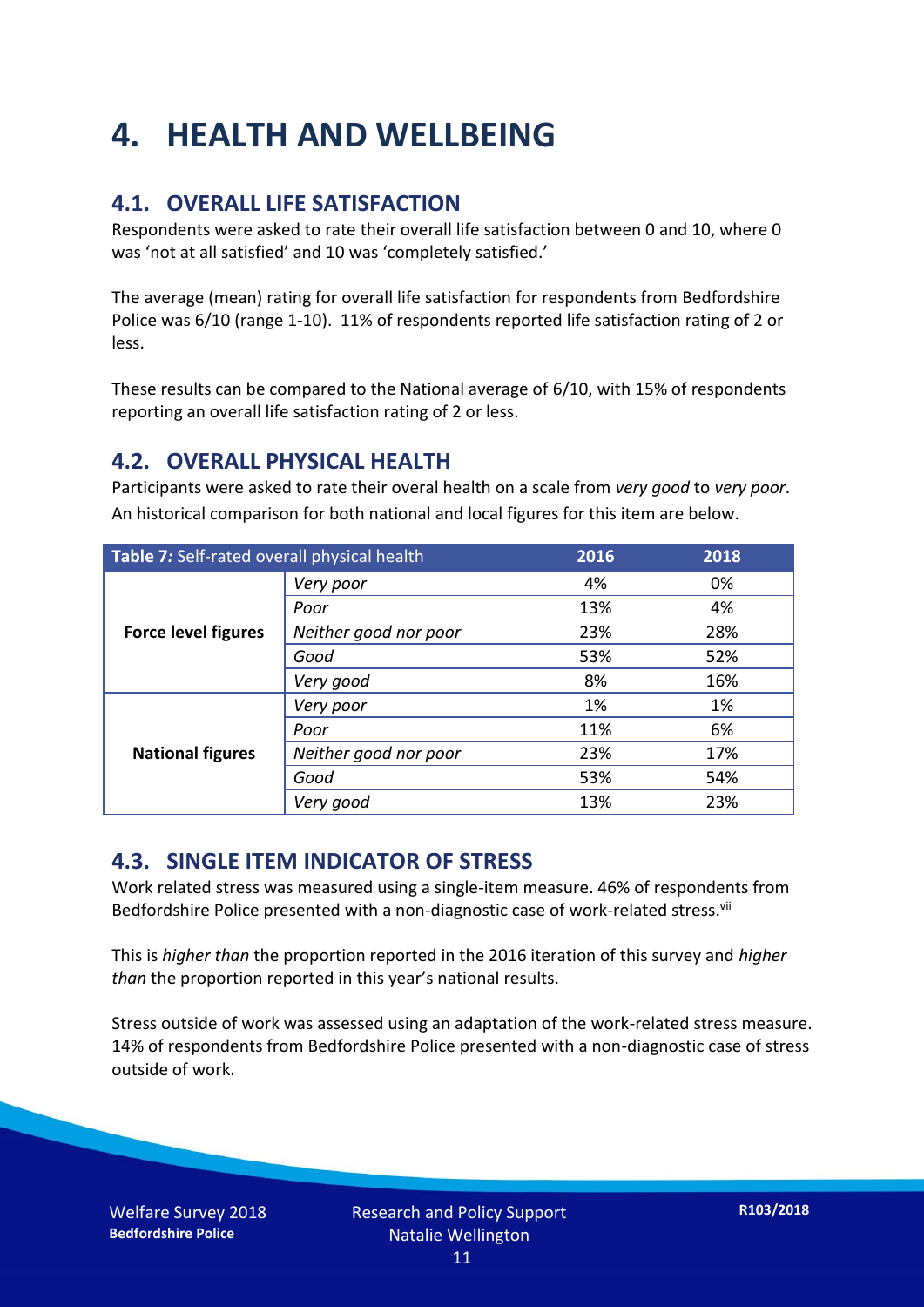#### **4.4. SINGLE ITEM INDICATOR FOR MENTAL HEALTH**

A top-level broad overview of mental wellbeing was established using an item that asked respondents to indicate whether they had experienced feelings of stress, low mood, anxiety, or other difficulties with their health and wellbeing over the last 12 months.

80% of respondents from Bedfordshire Police indicated that they had experienced feelings of stress, low mood, anxiety, or other difficulties with their health and wellbeing over the last 12 months; with 95% also indicating that these feelings were caused, or made worse by work.

#### **4.5. MENTAL WELLBEING**

Mental wellbeing can be broadly conceptualized as having two dimensions. The first concerns positive affect (i.e. pleasurable aspects of wellbeing such as feelings of optimism, cheerfulness, and relaxation). The second concerns psychological functioning (i.e. such as clear thinking, self-acceptance, personal development, competence, and autonomy).

To investigate mental wellbeing in more detail the two-dimensional structure of mental wellbeing described above was assessed using the short Warwick-Edinburgh Mental Wellbeing Scale (SWEMWBS). viii The scale asks individuals to rate their experience during the last two weeks for seven positively framed statements.

SWEMWBS findings for **Bedfordshire Police** are presented in the table below alongside those for national sample for 2016 and 2018.

**Table 8**: % of respondents that reported experiencing the following positive aspects of wellbeing *rarely* or *none of the time* over the previous 2 weeks

|                                               | <b>National figures</b> |      | <b>Force level figures</b> |      |
|-----------------------------------------------|-------------------------|------|----------------------------|------|
| <b>SWEMWBS item</b>                           | 2016                    | 2018 | 2016                       | 2018 |
| I've been feeling optimistic about the future | 62%                     | 36%  | 57%                        | 32%  |
| I've been feeling useful                      | 28%                     | 25%  | 22%                        | 20%  |
| I've been feeling relaxed                     | 60%                     | 48%  | 59%                        | 45%  |
| I've been dealing with problems well          | 20%                     | 19%  | 21%                        | 19%  |
| I've been thinking clearly                    | 16%                     | 16%  | 20%                        | 13%  |
| I've been feeling close to other people       | 34%                     | 28%  | 38%                        | 28%  |
| I've been able to make up my own mind         | 13%                     | 10%  | 15%                        | 8%   |
| about things                                  |                         |      |                            |      |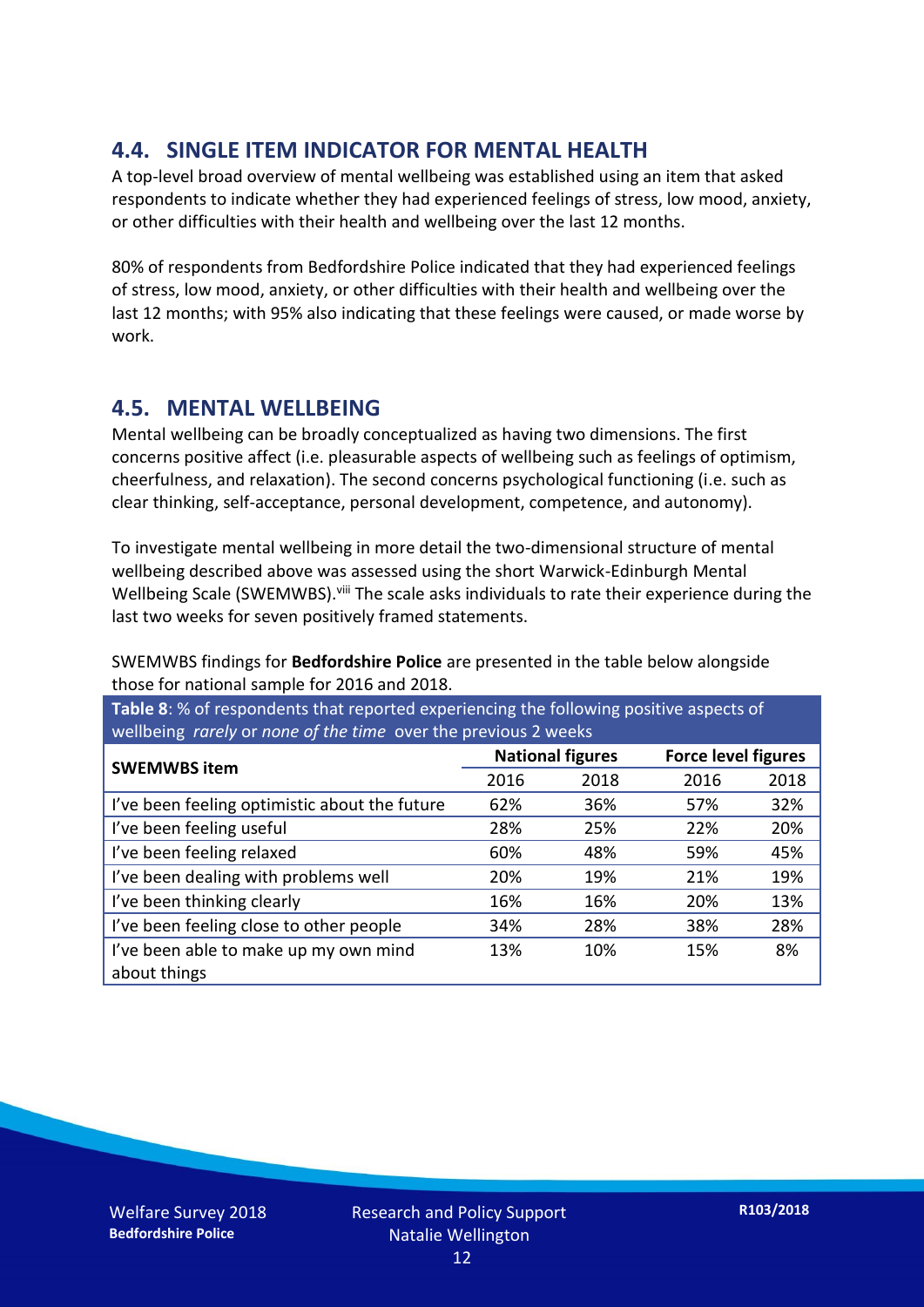#### **4.6. HELP SEEKING**

A question was applied to identify those who had ever **sought help** for feelings of stress, low mood, anxiety, or any other difficulties with mental health and wellbeing. Examples of sources of help were provided including GP, occupational health department, psychologist, therapist, and counsellor.

51% of responses from Bedfordshire Police had previously sought help for feelings of stress, low mood, anxiety or other difficulties with their mental health and wellbeing, 56% of which had done so within the last 12 months.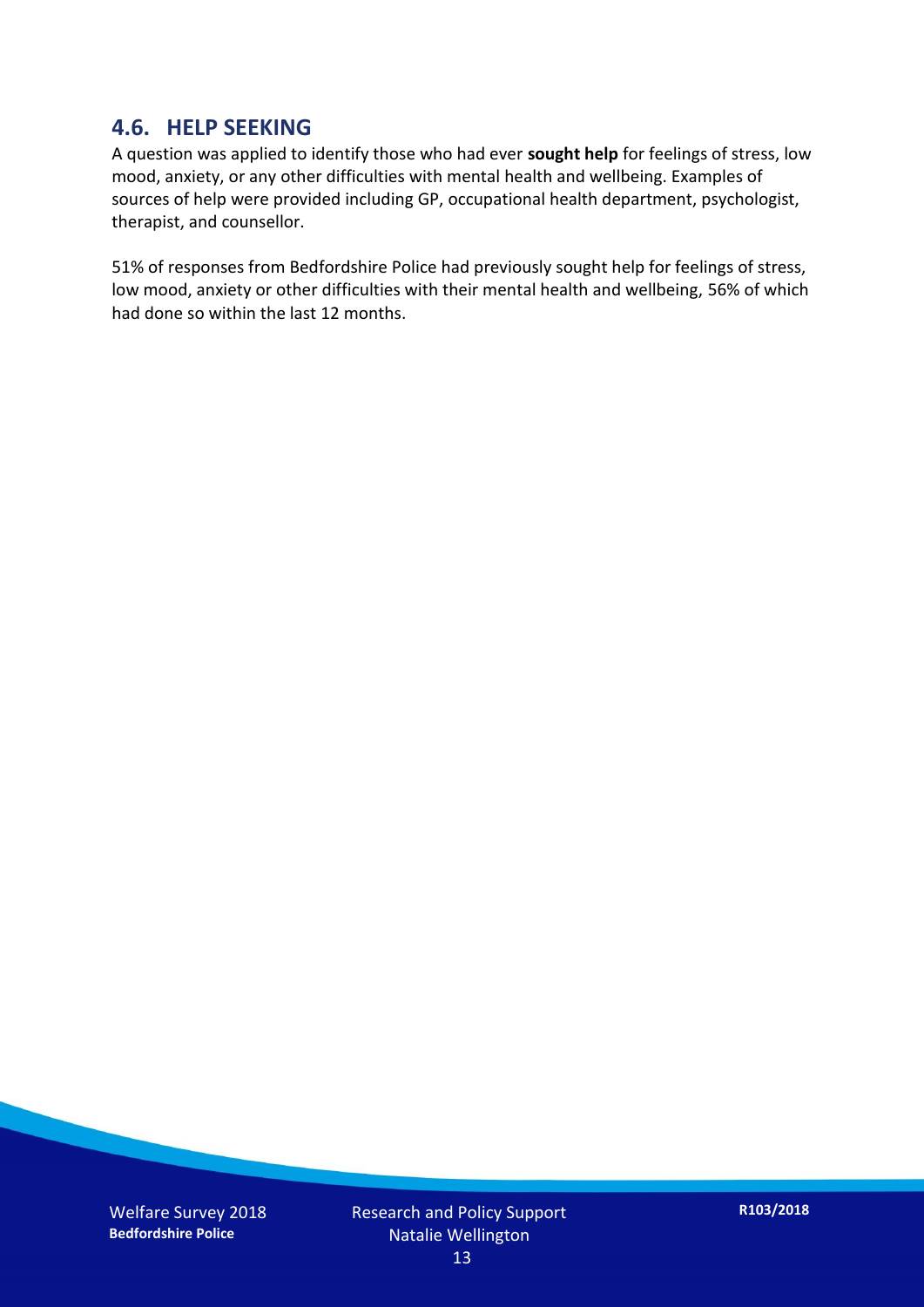### **5. ABSENCE BEHAVIOUR**

#### **5.1. ABSENCE**

71% of respondents from Bedfordshire Police reported one or more days of sickness absence and 34% of respondents indicated that at least one day of their sickness absence was attributable to stress, depression, or anxiety.

The national proportion of respondents who had taken one or more days of sickness absence was 56% and 32% of respondents indicated that at least one day of their sickness absence was attributable to stress, depression, or anxiety.

#### **5.2. PRESENTEEISM AND LEAVEISM**

Presenteeism is the act of attending work while ill. This has been shown to be associated with subsequent health decline, particularly in relation to burnout,  $\alpha$  and can to lead to elevated absenteeism.<sup>x</sup> Moreover, evidence suggests that presenteeism can compound the effects of the initial illness and negatively influence job satisfaction, resulting in negative job attitudes and withdrawal from work.<sup>xi</sup>

Leaveism is a recently coined term to describe hidden sickness absence and work undertaken during rest periods, including using allocated time off such as annual leave entitlements to take time off when they are in fact unwell.

Findings for Bedfordshire Police are presented in the graph below.





Welfare Survey 2018 **Bedfordshire Police**

Research and Policy Support Natalie Wellington 14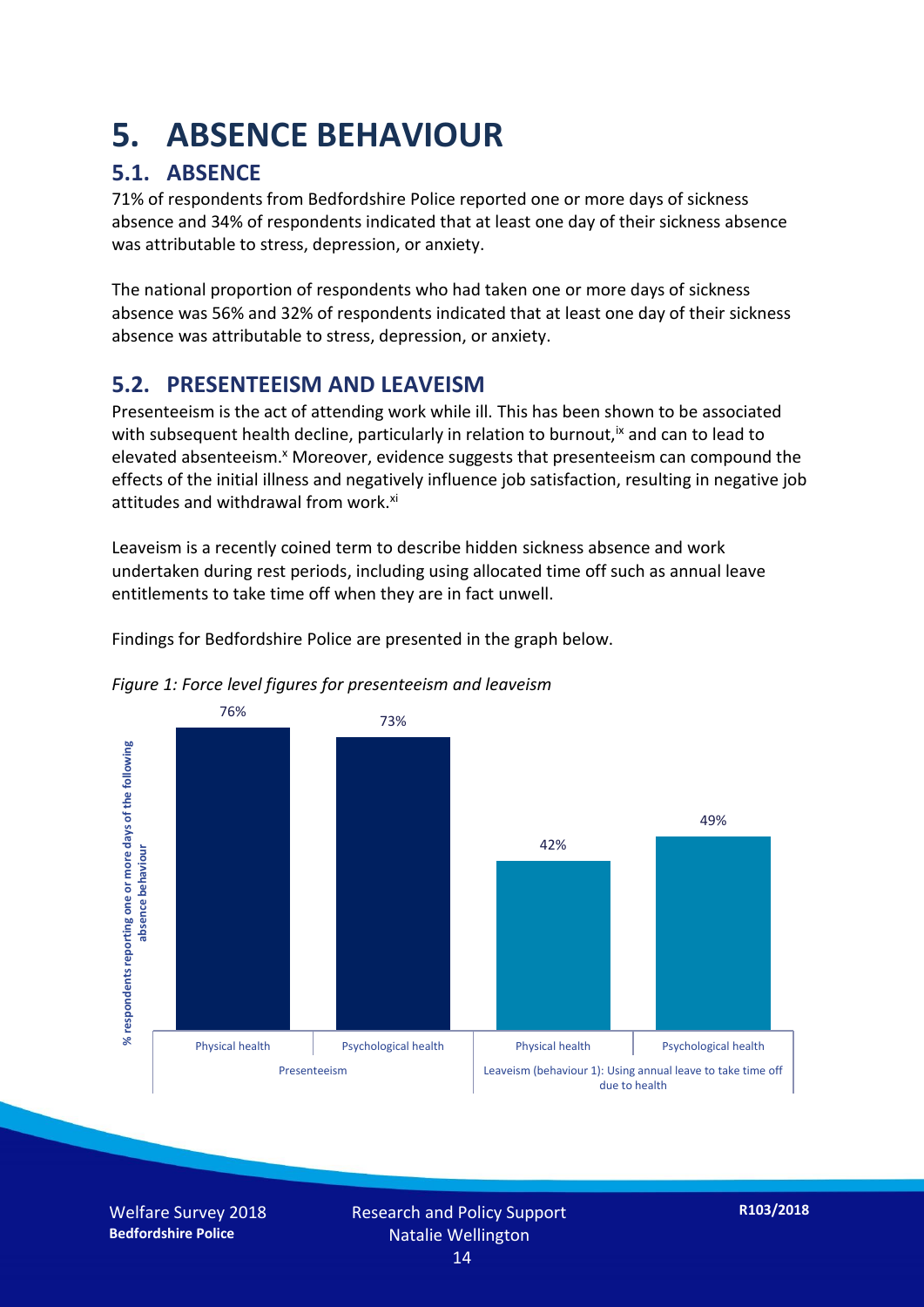### **6. Violence and physical injuries**

#### **6.1. VIOLENCE**

Verbal and physical violence was assessed using four questions regarding how often officers received verbal insults, verbal threats, unarmed physical attacks, and attacks with a weapon from members of the public over the previous 12 months. Findings are presented in the table below.

**Table 9:** Force level figures for frequency of verbal and physical violence from members of the public

| Type of violent victimisation                      | % of respondents indicating frequency<br>of experience as at least once a week |      |  |
|----------------------------------------------------|--------------------------------------------------------------------------------|------|--|
|                                                    | 2016                                                                           | 2018 |  |
| Verbal insults (e.g., swearing, shouting, abuse)   | 35%                                                                            | 39%  |  |
| Verbal threats (e.g., threat of hitting, threat of | 18%                                                                            | 25%  |  |
| kicking)                                           |                                                                                |      |  |
| *Spitting assaults (i.e. being deliberately spat   |                                                                                | 1%   |  |
| upon)                                              |                                                                                |      |  |
| Unarmed physical attacks (e.g., struggling to      | 13%                                                                            | 10%  |  |
| get free, wrestling, hitting, kicking)             |                                                                                |      |  |
| Use of a deadly weapon (e.g., stick, bottle, axe,  | 2%                                                                             | 0%   |  |
| firearm)                                           |                                                                                |      |  |

\*Spitting assaults data was only available from 2018.

#### **6.2. INJURIES**

25% of Bedfordshire Police respondents reported that they had suffered one or more injuries that required medical attention as a result of work-related **violence** in the last year – losing more than 98 days in sickness absence.

This is *higher than* the proportion reporting one or more injuries as a result of work-related **violence** than reported in the 2016 iteration of this survey and *higher than* the proportion compared to this year's national results.

16% of Bedfordshire Police respondents also reported that they had suffered one or more injuries that required medical attention as a result of work-related **accidents** in the last year – losing more than 46 days in sickness absence.

This is *lower than* the proportion reporting one or more injuries as a result of work-related **accidents** in the 2016 iteration of this survey and *higher than* the proportion compared to this year's national results.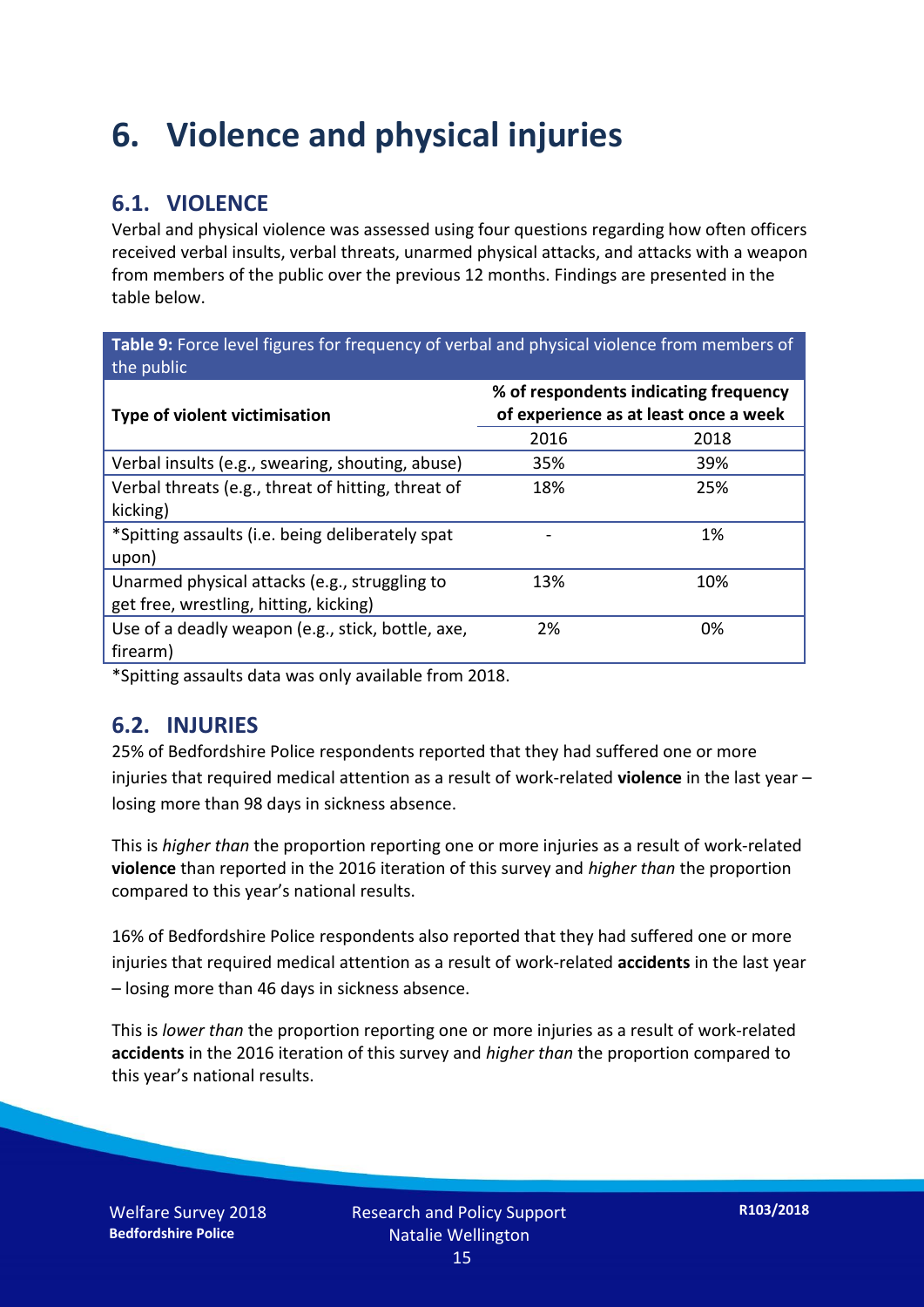### **7. ORGANISATIONAL SUPPORT: MENTAL HEALTH & WELLBEING**

Participants who indicated that they had sought help for difficulties with mental health and wellbeing were presented with additional questions concerning disclosure to a line manager.

#### **7.1. DISCLOSURE**

60% of respondents from Bedfordshire Police, for whom it was applicable, reported that they had disclosed seeking mental health and wellbeing support to their line managers. This can be compared with 63% from the same survey in 2016.

#### **7.2. REASONS FOR NON-DISCLOSURE**

Respondents who did not disclose to their line managers that they had sought mental health and wellbeing support, were asked to indicate why. Findings are presented in the table below.

| Table 10: Reasons for non-disclosure                        |                     |                 |
|-------------------------------------------------------------|---------------------|-----------------|
|                                                             | % of total mentions |                 |
| Item                                                        | Force level         | <b>National</b> |
|                                                             | figures             | figures         |
| I was worried that my other colleagues would find out       | 6%                  | 10%             |
| I thought it would negatively affect my opportunities for   | 13%                 | 11%             |
| promotion and/or specialising                               |                     |                 |
| It wasn't affecting my work                                 | 10%                 | 7%              |
| I didn't want to be treated differently (in a negative way) | 10%                 | 13%             |
| I felt it was a personal matter                             | 21%                 | 20%             |
| I have had negative experiences of disclosing in the past   | 4%                  | 6%              |
| I thought it would have a negative impact on my career      | 14%                 | 10%             |
| There is a negative attitude in the police service towards  | 10%                 | 12%             |
| people who experience difficulties with their mental health |                     |                 |
| and wellbeing                                               |                     |                 |
| I did not think my line manager would treat me with         | 7%                  | 7%              |
| empathy                                                     |                     |                 |
| For reasons other than those listed above                   | 0%                  | 4%              |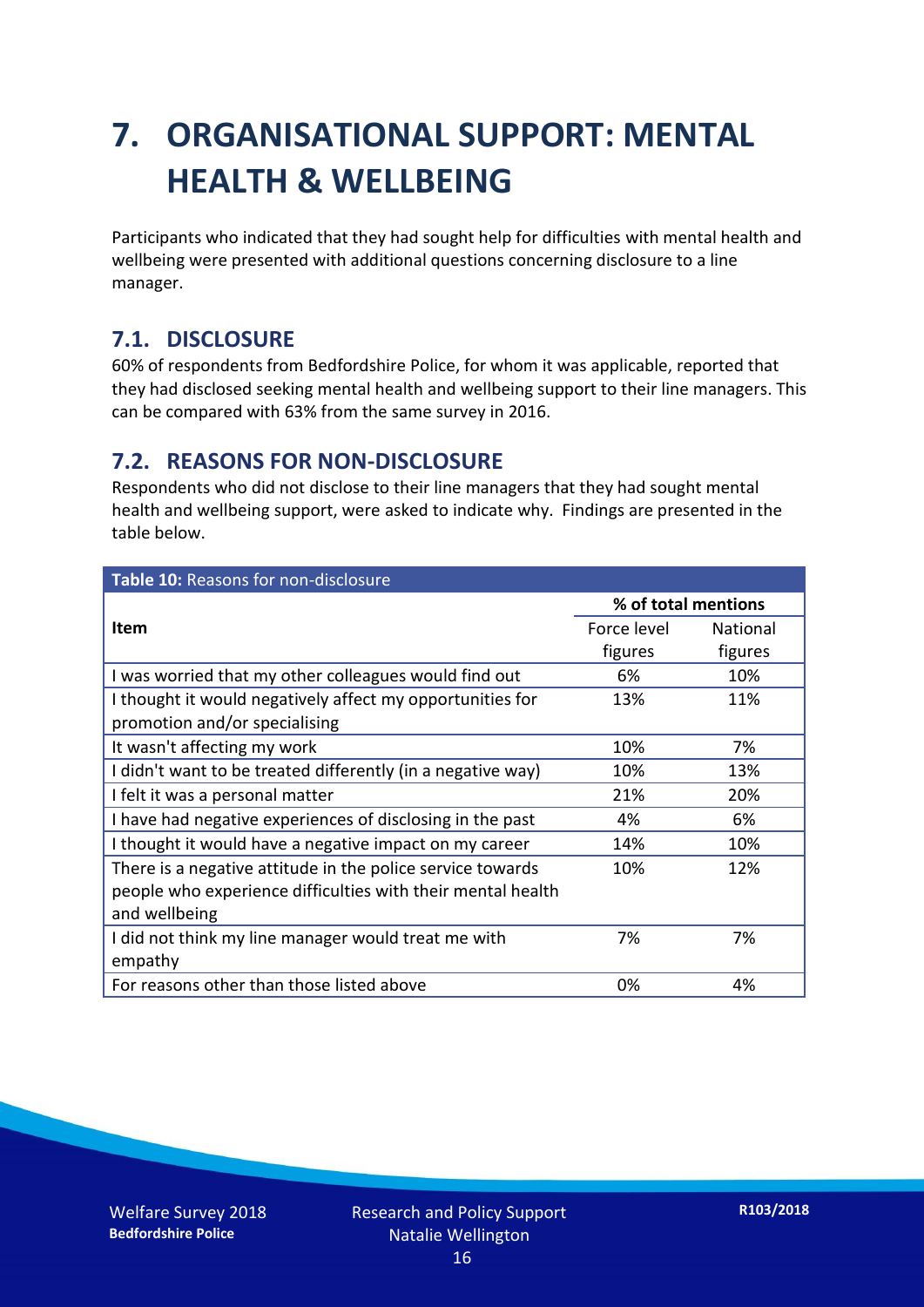#### **7.3. ATTITUDES TO MENTAL HEALTH AND WELLBEING**

All respondents were asked about the attitude of the police service towards mental health and wellbeing.

Respondents were provided with a list of statements, and asked to indicate the extent to which they agreed or disagreed with the statement.

The table below shows the percentage of respondents who agreed with three key statements about the police services attitudes towards mental health and wellbeing for both Bedfordshire Police, and the police service as a whole.

| Table 11: Attitudes to mental health and wellbeing |                                                    |                         |  |
|----------------------------------------------------|----------------------------------------------------|-------------------------|--|
| <b>Statements</b>                                  | % of respondents that agreed with<br>the statement |                         |  |
|                                                    | Force level figures                                | <b>National figures</b> |  |
| The police service encourages staff to talk openly | 66%                                                | 45%                     |  |
| about mental health and wellbeing                  |                                                    |                         |  |
| Someone would be treated differently (in a         | 38%                                                | 37%                     |  |
| negative way) if they disclosed difficulties with  |                                                    |                         |  |
| their mental health and wellbeing                  |                                                    |                         |  |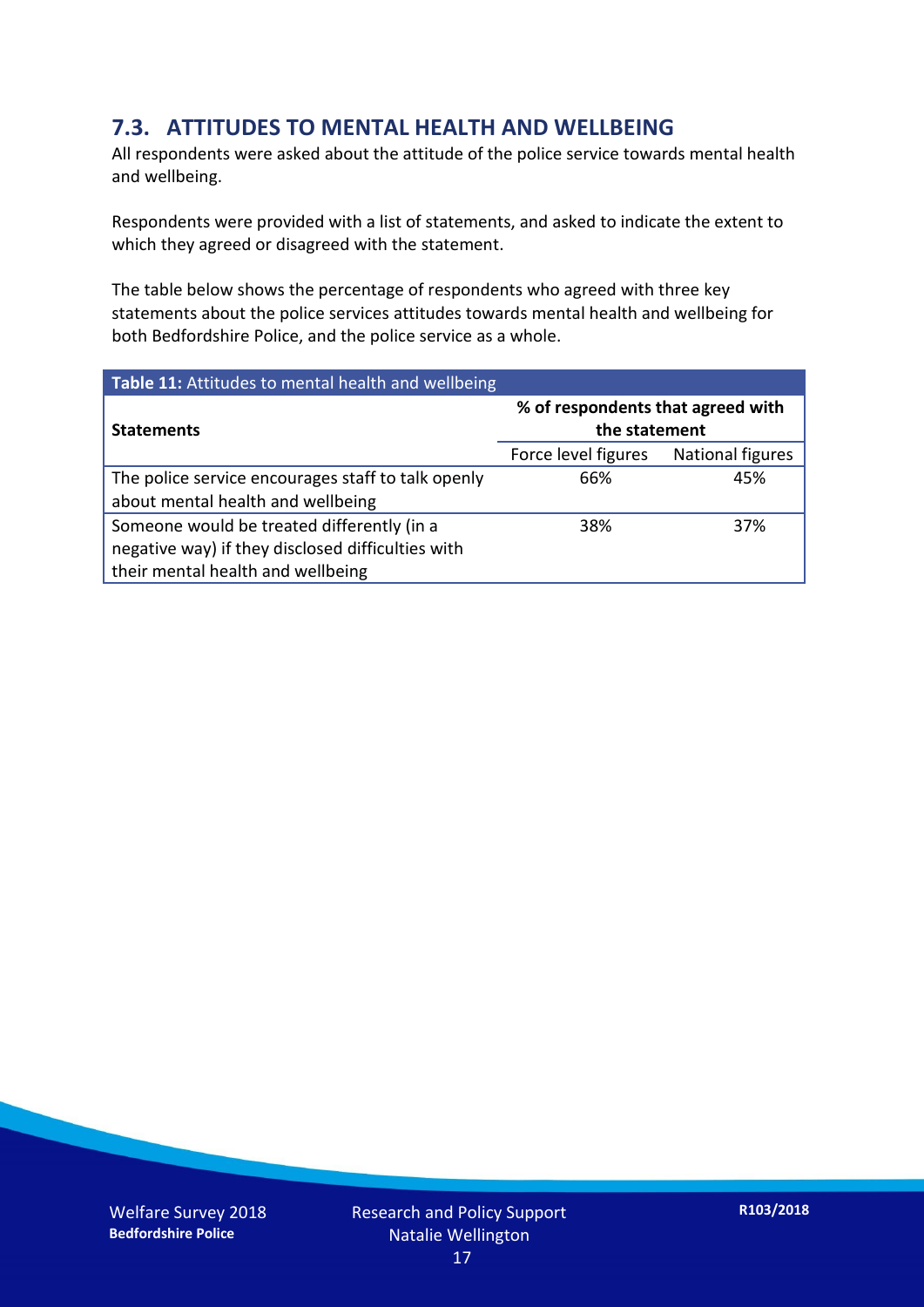### **8. Notes for JBBs**

Additional findings from the 2018 Demand, Capacity and Welfare survey are available on request from the Research and Policy department. Additional topics include, but are not limited to:

- Morale,
- Fatigue and sleep,
- Managerial mental health and wellbeing support,
- Organisational change, and
- Organisational justice.

The findings of the survey can also be broken down in more detail in terms of different demographic groups, such as rank, role or length of service. However please be aware that we can only go into a certain level of detail with this demographic data in order to preserve respondents' confidentiality.

JBBs wishing to obtain further information can contact [ResearchandDataCollection@polfed.org](mailto:ResearchandDataCollection@polfed.org) to discuss their requirements.

The Research and Policy Department only has one member of staff responsible for these data requests; please bear this in mind in terms of turnaround times and the amount of data you request when contacting the team.

All other interested parties should speak to their local JBB in the first instance.